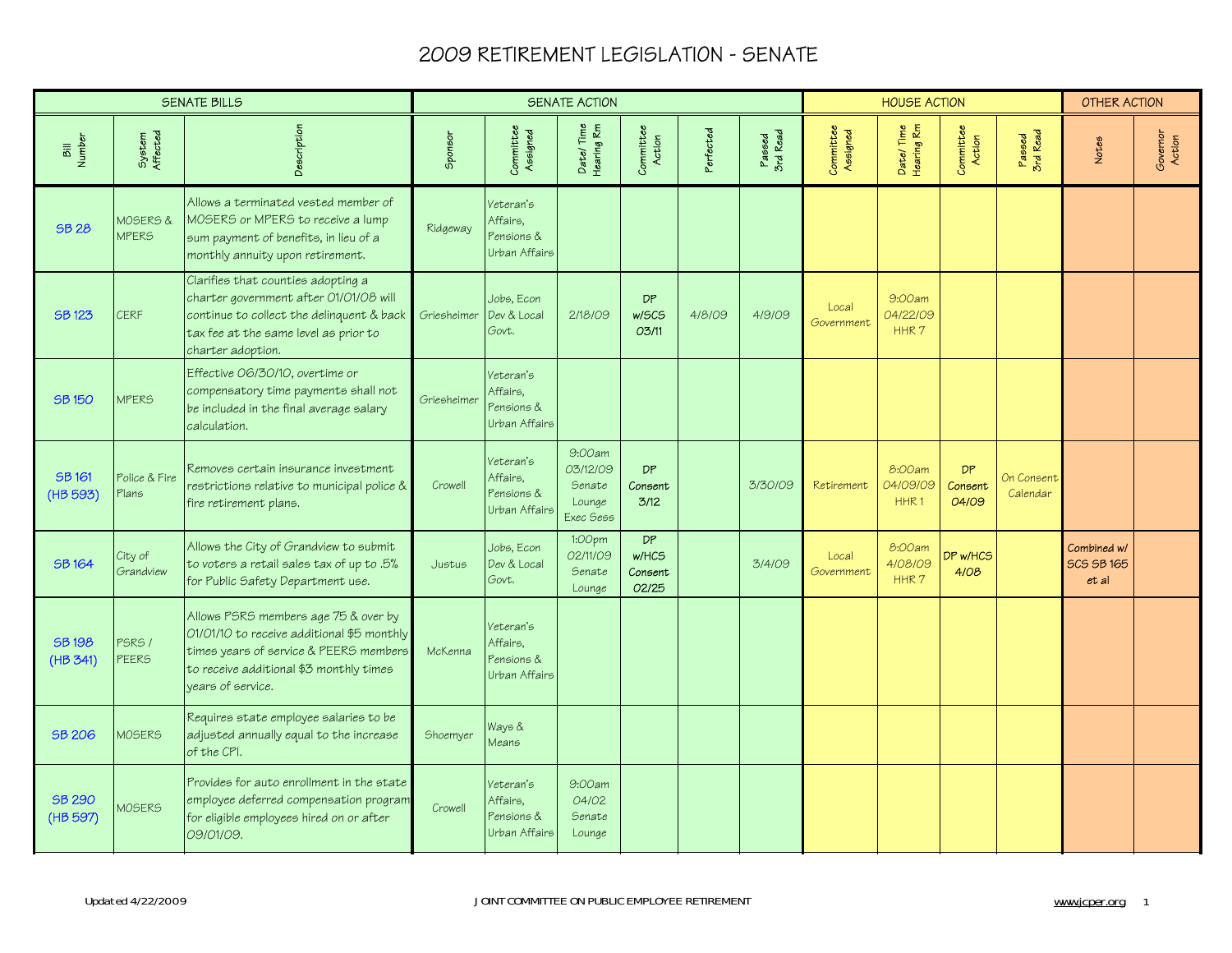|                           |                                      | <b>SENATE BILLS</b>                                                                                                                                                                                                                                                                                                                                                                                                      |          |                                                      | <b>SENATE ACTION</b>                                        |                             |           |                    |                       | <b>HOUSE ACTION</b>     |                      |                    | <b>OTHER ACTION</b> |                    |
|---------------------------|--------------------------------------|--------------------------------------------------------------------------------------------------------------------------------------------------------------------------------------------------------------------------------------------------------------------------------------------------------------------------------------------------------------------------------------------------------------------------|----------|------------------------------------------------------|-------------------------------------------------------------|-----------------------------|-----------|--------------------|-----------------------|-------------------------|----------------------|--------------------|---------------------|--------------------|
| Bill<br>Number            | System<br>Affected                   | Description                                                                                                                                                                                                                                                                                                                                                                                                              | Sponsor  | Committee<br>Assigned                                | Date/Time<br>Hearing Rm                                     | Committee<br>Action         | Perfected | Passed<br>3rd Read | Committee<br>Assigned | Date/Time<br>Hearing Rm | Committee<br>Action  | Passed<br>3rd Read | Notes               | Governor<br>Action |
| <b>SB 324</b>             | <b>PSRS /</b><br><b>PEERS</b>        | Modifies annual compensation cap during<br>final average salary period. Modifies<br>provisions relative to the "550 hour"<br>return to work criteria and associated<br>compensation.                                                                                                                                                                                                                                     | Ridgeway | Education                                            |                                                             |                             |           |                    |                       |                         |                      |                    |                     |                    |
| <b>SB 327</b><br>(HB 265) | PSRS /<br><b>PEERS</b>               | PSRS & PEERS Clean up provisions                                                                                                                                                                                                                                                                                                                                                                                         | Crowell  | Veteran's<br>Affairs,<br>Pensions &<br>Urban Affairs | 9:00am<br>04/02<br>Senate<br>Lounge                         |                             |           |                    |                       |                         |                      |                    |                     |                    |
| SB 332<br>(HB 580)        |                                      | Authorizes Line of Duty Compensation<br>Public Safety Act for public safety workers killed in the<br>line of duty.                                                                                                                                                                                                                                                                                                       | Dempsey  | Jobs, Econ<br>Dev & Local<br>Govt.                   | 2/25/09                                                     | <b>DP</b><br>w/SCS<br>03/05 |           |                    |                       |                         |                      |                    |                     |                    |
| <b>SB 383</b>             | PSRS                                 | Modifies matching employer/employee<br>contribution rate to a fixed employee<br>contribution of 13.5% of pay and a<br>variable employer contribution<br>determined by the actuarially determined<br>Annual Recommended Contribution. The<br>increase in employer contributions shall<br>not exceed 1% annually.<br>SCS - Establishes a Joint Interim<br>Committee on the Public School<br>Retirement System of Missouri. | Dempsey  | Veteran's<br>Affairs.<br>Pensions &<br>Urban Affairs | 9:00am<br>04/02<br>Senate<br>Lounge<br>Executive<br>Session | <b>DP</b><br>w/SCS<br>04/02 | 4/9/09    | 4/16/09            |                       |                         |                      |                    |                     |                    |
| <b>SB 386</b>             | St. Louis<br>Police &<br><b>CERF</b> | Allows members to be credited with sick<br>leave accruals upon retirement. (St.<br>Louis Police)<br>Clarifies that counties adopting a<br>charter government after 01/01/08 will<br>continue to collect the delinquent & back<br>tax fee at the same level as prior to<br>charter adoption. (CERF)                                                                                                                       | Lager    | Jobs, Econ<br>Dev & Local<br>Govt.                   | 3/4/09                                                      | DP<br>Consent<br>03/11      |           | 3/30/09            | Local<br>Government   | 4/15/09                 | DP<br>w/HCS<br>04/16 | Ref to Rules       |                     |                    |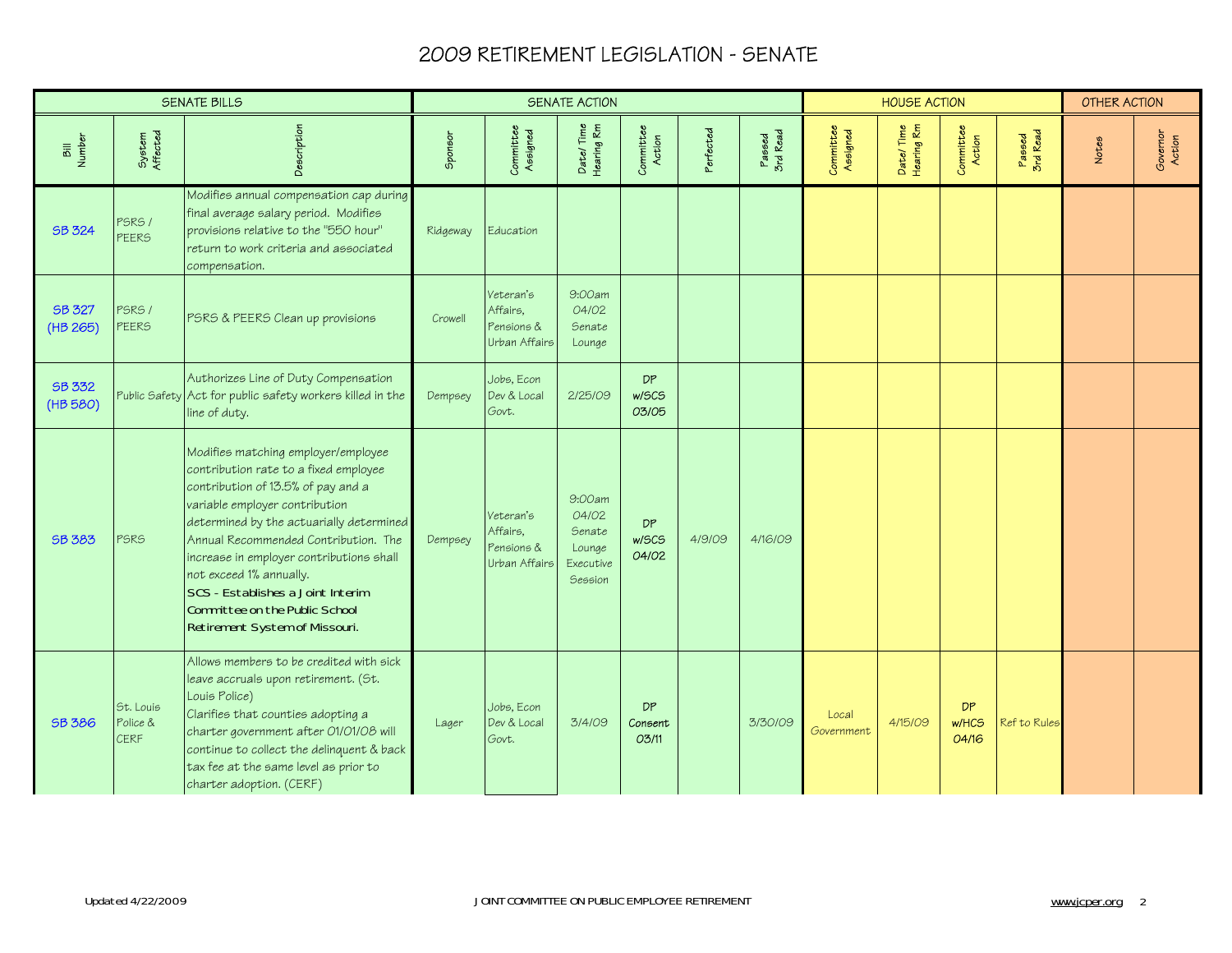|                            |                          | <b>SENATE BILLS</b>                                                                                                                                               |                      |                                                      | <b>SENATE ACTION</b>                                |                                |                                        |                    |                       | <b>HOUSE ACTION</b>        |                                               |                        | <b>OTHER ACTION</b>                                 |                    |
|----------------------------|--------------------------|-------------------------------------------------------------------------------------------------------------------------------------------------------------------|----------------------|------------------------------------------------------|-----------------------------------------------------|--------------------------------|----------------------------------------|--------------------|-----------------------|----------------------------|-----------------------------------------------|------------------------|-----------------------------------------------------|--------------------|
| Bill<br>Number             | System<br>Affected       | Description                                                                                                                                                       | Sponsor              | Committee<br>Assigned                                | Date/Time<br>Hearing Rm                             | Committee<br>Action            | Perfected                              | Passed<br>3rd Read | Committee<br>Assigned | Date/Time<br>Hearing Rm    | Committee<br>Action                           | Passed<br>3rd Read     | Notes                                               | Governor<br>Action |
| SB 395                     | <b>PSRS</b>              | Provides certain acts of<br>misrepresentation made by school board<br>members or employees relative to PSRS<br>shall constitute a Class C felony.                 | Ridgeway             | Veteran's<br>Affairs,<br>Pensions &<br>Urban Affairs |                                                     |                                |                                        |                    |                       |                            |                                               |                        |                                                     |                    |
| <b>SB 407</b>              | <b>MCHCP</b>             | Requires MCHCP Board of Trustees to<br>commission a study relative to other<br>state's administration of state employee<br>health care plans.                     | Scott                | Financial,<br>Govt Org &<br>Elections                |                                                     |                                |                                        |                    |                       |                            |                                               |                        |                                                     |                    |
| <b>SB 411</b><br>(HB 1070) | <b>MOSERS</b>            | Allows employees of the Missouri<br>Development Finance Board to become<br>members of MOSERS on or after August<br>28, 2009.                                      | Crowell              | Veteran's<br>Affairs.<br>Pensions &<br>Urban Affairs | 9:00am<br>03/12/09<br>Senate<br>Lounge<br>Exec Sess | DP<br>w/SCS<br>Consent<br>3/12 |                                        | 3/30/09            | Retirement            | 8:00am<br>04/09/09<br>HHR1 | <b>DP</b><br><b>w/HCS</b><br>Consent<br>04/09 | On Consent<br>Calendar | Contains<br>provisions<br>from HCS<br><b>HB 265</b> |                    |
| <b>SB 447</b><br>(HB 564)  | City of<br>Peculiar      | Allows the City of Peculiar to submit to<br>voters a retail sales tax of up to .5% for<br>Public Safety Department use.                                           | Pearce               | Jobs, Econ<br>Dev & Local<br>Govt.                   | 1:00pm<br>03/11/09<br>Senate<br>Lounge              | DP<br>Consent<br>3/11          | On Consent<br>Calendar                 | 3/30/09            | Local<br>Government   | 8:00am<br>04/08/09<br>HHR7 |                                               |                        |                                                     |                    |
| <b>SB 512</b><br>(HB 214)  | <b>LAGERS</b>            | Miscellaneous provisions relative to<br>benefit options, IRC conformance and<br>duty death payments.                                                              | Dempsey              | Veteran's<br>Affairs.<br>Pensions &<br>Urban Affairs | 9:00am<br>03/12/09<br>Senate<br>Lounge              | DP<br>Consent<br>3/12          | Removed<br>from<br>Consent<br>Calendar |                    |                       |                            |                                               |                        |                                                     |                    |
| <b>SB 516</b>              | <b>PSRS</b>              | Modifies annual compensation cap during<br>final average salary period.                                                                                           | Cunningham Education |                                                      |                                                     |                                |                                        |                    |                       |                            |                                               |                        |                                                     |                    |
| <b>SB 518</b>              | St. Louis<br>Police      | Requires the Joint Committee on Public<br>Employee Retirement to conduct a<br>feasibility study relative to unused sick<br>leave accruals and retirement options. | Lembke               | Veteran's<br>Affairs.<br>Pensions &<br>Urban Affairs |                                                     |                                |                                        |                    |                       |                            |                                               |                        |                                                     |                    |
| <b>SB 550</b>              | MOSERS /<br><b>MPERS</b> | Requires systems to monitor their<br>investments for fraud.                                                                                                       | Crowell              | Veteran's<br>Affairs,<br>Pensions &<br>Urban Affairs |                                                     |                                |                                        |                    |                       |                            |                                               |                        |                                                     |                    |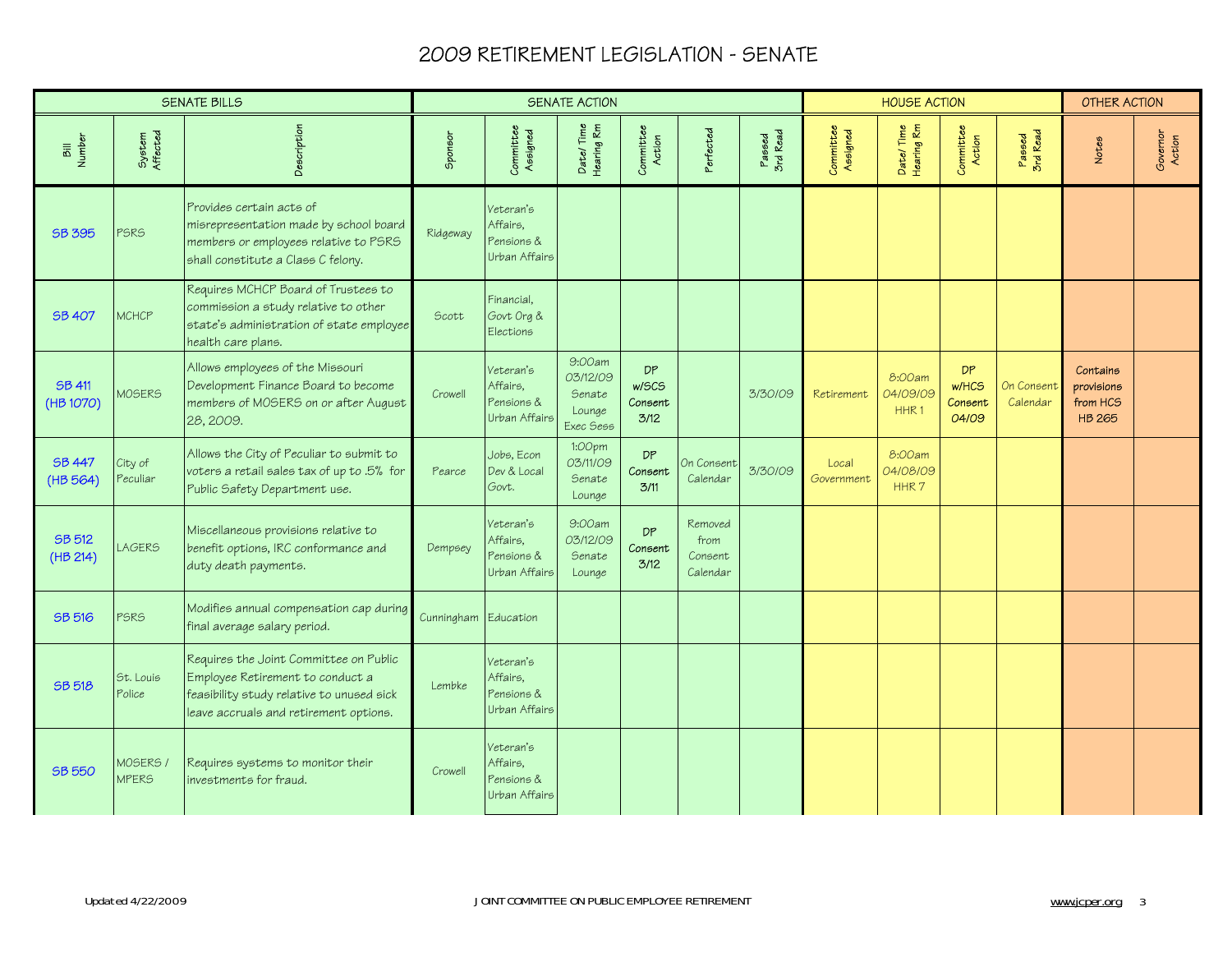|                                                |                     | <b>SENATE BILLS</b>                                                                                                 |                          |                                                       | <b>SENATE ACTION</b>                   |                                |           |                    |                       | <b>HOUSE ACTION</b>                    |                                 |                        | <b>OTHER ACTION</b>                                        |                    |
|------------------------------------------------|---------------------|---------------------------------------------------------------------------------------------------------------------|--------------------------|-------------------------------------------------------|----------------------------------------|--------------------------------|-----------|--------------------|-----------------------|----------------------------------------|---------------------------------|------------------------|------------------------------------------------------------|--------------------|
| <b>Number</b><br>$\overline{\overline{\bf 5}}$ | System<br>Affected  | Description                                                                                                         | Sponsor                  | Committee<br>Assigned                                 | Date/Time<br>Hearing Rm                | Committee<br>Action            | Perfected | Passed<br>3rd Read | Committee<br>Assigned | Date/Time<br>Hearing Rm                | Committee<br>Action             | Passed<br>3rd Read     | Notes                                                      | Governor<br>Action |
| SB 553                                         | MCHCP               | Consolidates all state agencies and<br>colleges/univ into MCHCP                                                     | Crowell                  | Health,<br>Mental<br>Health,<br>Seniors &<br>Families |                                        |                                |           |                    |                       |                                        |                                 |                        |                                                            |                    |
| SB 563<br>(HB 947)                             | St. Louis<br>Police | Modifies disability retirement provisions.                                                                          | Smith                    | Veteran's<br>Affairs,<br>Pensions &<br>Urban Affairs  | 9:00am<br>03/12/09<br>Senate<br>Lounge | DP<br>w/SCS<br>Consent<br>3/12 |           | 3/30/09            | Retirement            | 8:00am<br>04/09/09<br>HHR <sub>1</sub> | DP<br>w/HCS<br>Consent<br>04/09 | On Consent<br>Calendar | Contains<br>provisions<br>from HCS<br><b>HB 265</b>        |                    |
| SB 565                                         | St. Louis<br>Police | Clarifies provisions relative to reserve<br>officers.                                                               | Wright-Jones             | Veteran's<br>Affairs,<br>Pensions &<br>Urban Affairs  |                                        |                                |           |                    |                       |                                        |                                 |                        | Provisions<br>included in<br><b>HCS</b><br>HB<br>397 & 947 |                    |
| <b>SB 566</b><br>(HB 973)                      | St. Louis<br>Police | Requires reserve officers to be retired<br>officers of the city.                                                    | Wright-Jones Dev & Local | Jobs, Econ<br>Govt.                                   |                                        |                                |           |                    |                       |                                        |                                 |                        |                                                            |                    |
| <b>SCR 20</b>                                  | Social<br>Security  | Urges Congress to support the repeal of<br>the Government Pension Offset and the<br>Windfall Elimination Provision. | Pearce                   | Rules, Joint<br>Rules,<br>Resolutions &<br>Ethics     |                                        |                                |           |                    |                       |                                        |                                 |                        |                                                            |                    |
|                                                |                     |                                                                                                                     |                          |                                                       |                                        |                                |           |                    |                       |                                        |                                 |                        |                                                            |                    |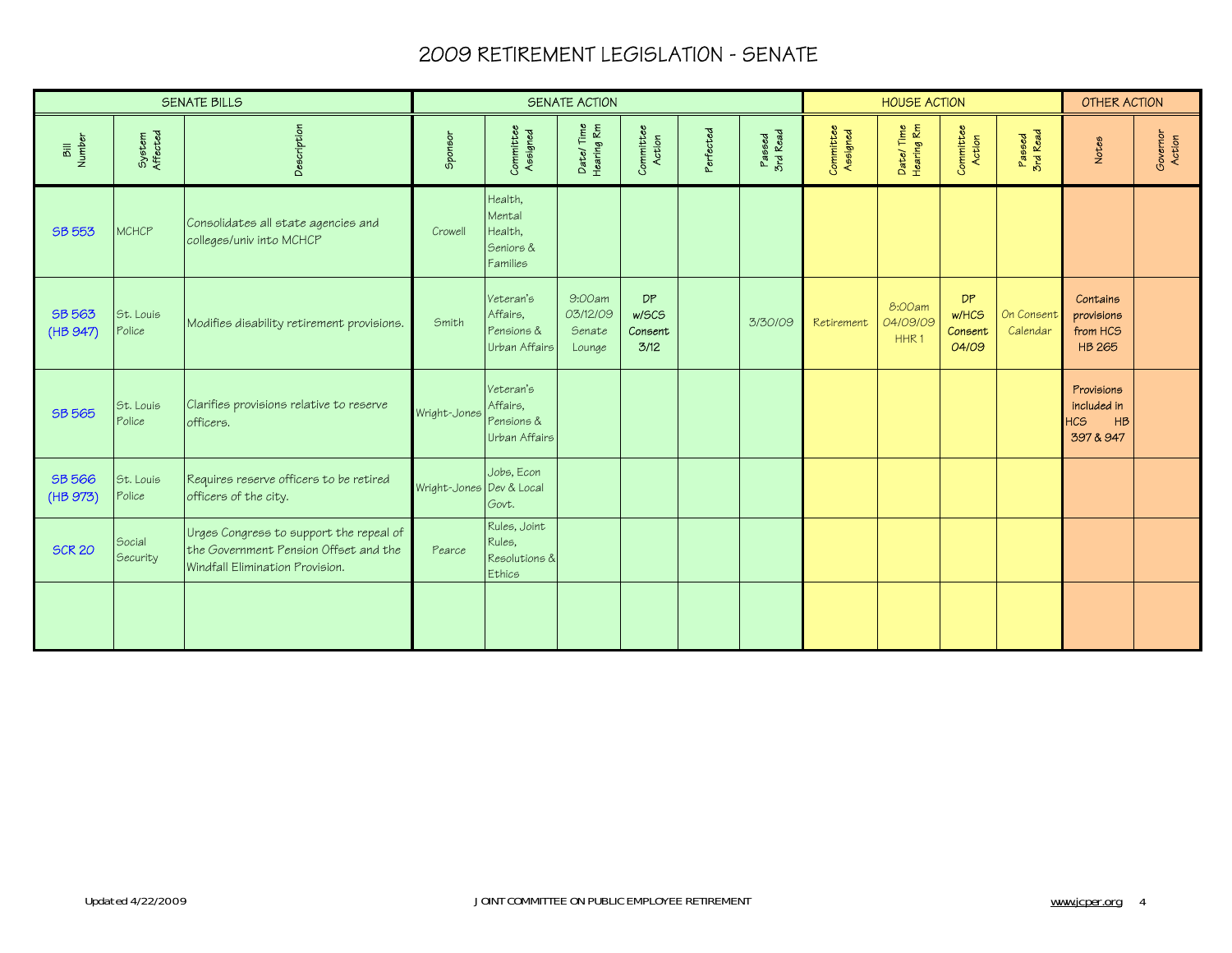|                           |                          | <b>HOUSE BILLS</b>                                                                                                                                                                           |                            |                       | <b>HOUSE ACTION</b>                    |                                        |           |                    |                                                      | <b>SENATE ACTION</b>                   |                                        |                                        | <b>OTHER ACTION</b> |                    |
|---------------------------|--------------------------|----------------------------------------------------------------------------------------------------------------------------------------------------------------------------------------------|----------------------------|-----------------------|----------------------------------------|----------------------------------------|-----------|--------------------|------------------------------------------------------|----------------------------------------|----------------------------------------|----------------------------------------|---------------------|--------------------|
| Bill<br>Number            | System<br>Affected       | Description                                                                                                                                                                                  | Sponsor                    | Committee<br>Assigned | Date/Time<br>Hearing Rm                | Committee<br>Action                    | Perfected | Passed<br>3rd Read | Committee<br>Assigned                                | Date/Time<br>Hearing Rm                | Committee<br>Action                    | Passed<br>3rd Read                     | Notes               | Governor<br>Action |
| <b>HB70</b>               | MOSERS &<br><b>MPERS</b> | Requires state employee salaries to be<br>adjusted annually equal to the increase<br>in the CPI.                                                                                             | Lampe                      |                       |                                        |                                        |           |                    |                                                      |                                        |                                        |                                        |                     |                    |
| <b>HB 125</b>             | MOSERS &<br><b>MPERS</b> | Allows members, who retire under a<br>joint/survivor option, to elect & receive a<br>normal annuity upon marriage<br>dissolution under certain<br>circumstances.                             | Komo                       | Retirement            | 8:00am<br>02/26/09<br>HHR <sub>1</sub> |                                        |           |                    |                                                      |                                        |                                        |                                        |                     |                    |
| <b>HB148</b>              | <b>CERF</b>              | Clarifies that counties adopting a<br>charter government after 01/01/08 will<br>continue to collect the delinquent &<br>back tax fee at the same level as prior<br>to charter adoption.      | Franz                      | Local<br>Government   | 2/4/09                                 | <b>DP</b><br>w/HCS<br>02/25            |           | 3/12/09            | Jobs, Econ<br>Dev, & Local<br>Govt.                  | 4/1/09                                 | <b>DP</b><br>w/SCS<br>Consent<br>04/15 | On Consent<br>Calendar                 |                     |                    |
| <b>HB 210</b>             | MOSERS &<br><b>MPERS</b> | Allows contributions to the state<br>employees' charitable campaign to be<br>withheld from a retiree's monthly<br>annuity upon request in writing.                                           | Deeken                     | Retirement            |                                        | <b>DP</b><br>Consent<br>03/05          | 3/24/09   | 3/30/09            | Veteran's<br>Affairs.<br>Pensions &<br>Urban Affairs | 8:30am<br>04/09/09<br>Senate<br>Lounge | DP<br>Consent<br>04/09                 | On Consent<br>Calendar                 |                     |                    |
| <b>HB 214</b><br>(5B 512) | <b>LAGERS</b>            | Miscellaneous provisions relative to<br>benefit options, IRC conformance and<br>duty death payments.                                                                                         | Deeken                     | Retirement            | 8:00am<br>02/26/09<br>HHR <sub>1</sub> | <b>DP</b><br>w/HCS<br>Consent<br>03/05 | 3/31/09   | 4/1/09             | Veteran's<br>Affairs,<br>Pensions &<br>Urban Affairs | 8:30am<br>04/09/09<br>Senate<br>Lounge | DP<br>w/SCS<br>Consent<br>04/09        | Removed<br>from<br>Consent<br>Calendar |                     |                    |
| <b>HB 265</b><br>(SB 327) | PSRS&<br><b>PEERS</b>    | PSRS & PEERS Clean up provisions                                                                                                                                                             | Franz &<br><b>Viebrock</b> | Retirement            | 8:00am<br>02/19/09<br>HHR1             | <b>DP</b><br>w/HCS<br>Consent<br>02/26 | 3/24/09   | 3/30/09            | Veteran's<br>Affairs,<br>Pensions &<br>Urban Affairs | 8:30am<br>04/09/09<br>Senate<br>Lounge | <b>DP</b><br>w/SCS<br>Consent<br>04/09 | 4/20/09                                |                     |                    |
| <b>HB 341</b><br>(5B198)  | PSRS&<br>PEERS           | Allows PSRS members age 75 & over by<br>01/01/10 to receive additional \$5<br>monthly times years of service & PEERS<br>members to receive additional \$3<br>monthly times years of service. | Cunningham                 |                       |                                        |                                        |           |                    |                                                      |                                        |                                        |                                        |                     |                    |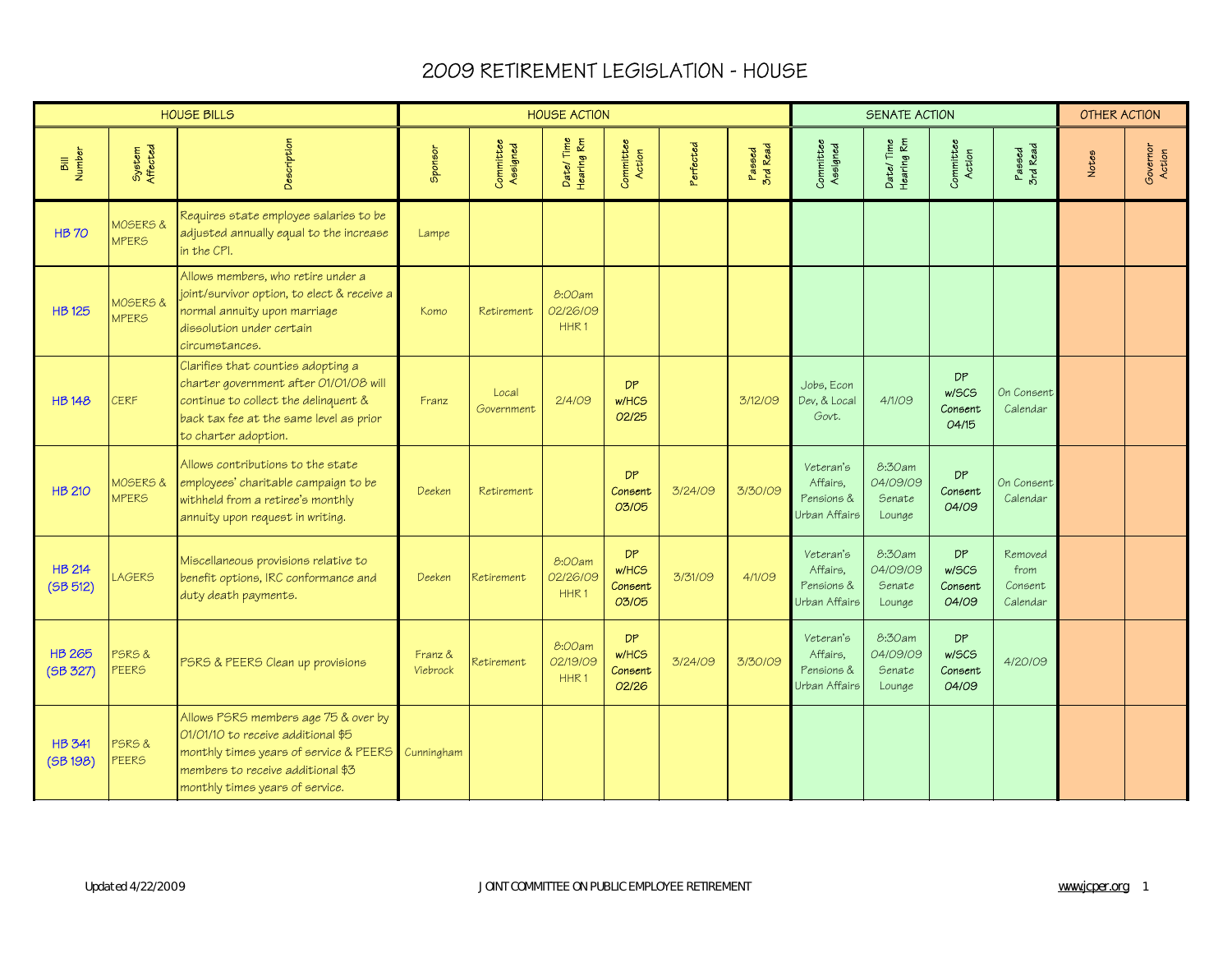|                |                          | <b>HOUSE BILLS</b>                                                                                                                                                                                                              |                       |                                        | <b>HOUSE ACTION</b>                                 |                                        |           |                    |                                                      | <b>SENATE ACTION</b>                   |                                        |                            | <b>OTHER ACTION</b> |                    |
|----------------|--------------------------|---------------------------------------------------------------------------------------------------------------------------------------------------------------------------------------------------------------------------------|-----------------------|----------------------------------------|-----------------------------------------------------|----------------------------------------|-----------|--------------------|------------------------------------------------------|----------------------------------------|----------------------------------------|----------------------------|---------------------|--------------------|
| Bill<br>Number | System<br>Affected       | Description                                                                                                                                                                                                                     | Sponsor               | Committee<br>Assigned                  | Date/Time<br>Hearing Rm                             | Committee<br>Action                    | Perfected | Passed<br>3rd Read | Committee<br>Assigned                                | Date/Time<br>Hearing Rm                | Committee<br>Action                    | Passed<br>3rd Read         | Notes               | Governor<br>Action |
| <b>HB 347</b>  | MOSERS &<br><b>MPERS</b> | Effective 06/30/10, overtime or<br>compensatory time payments shall not<br>be included in the final average salary<br>calculation.                                                                                              | Schlottach Retirement |                                        | 8:00am<br>03/05/09<br>HHR <sub>1</sub>              |                                        |           |                    |                                                      |                                        |                                        |                            |                     |                    |
| <b>HB 376</b>  | <b>CERF</b>              | Clarifies that counties adopting a<br>charter government after 01/01/08 will<br>continue to collect the delinquent &<br>back tax fee at the same level as prior<br>to charter adoption.                                         | Hobbs                 | Local<br>Government                    | 2/25/09                                             | DP.<br>Consent<br>02/25                |           | 3/12/09            | Jobs, Econ<br>Dev, & Local<br>Govt.                  | 4/1/09                                 | <b>DP</b><br>w/SCS<br>04/15            | On 3rd<br>Read<br>Calendar |                     |                    |
| <b>HB 373</b>  | PSRS&<br><b>PEERS</b>    | PSRS & PEERS Clean up provisions                                                                                                                                                                                                | Wallace               | Elementary &<br>Secondary<br>Education | 2/18/09                                             | <b>DP</b><br>Consent<br>02/25          |           | 3/30/09            | Education                                            | 4/15/09                                | <b>DP</b><br>w/SCS<br>Consent<br>04/15 | On Consent<br>Calendar     |                     |                    |
| <b>HB 397</b>  | St. Louis<br>Police      | SCS - Modifies disability retirement<br>provisions.<br>Clarifies provisions relative to reserve<br>police officers. (SB 565)                                                                                                    | Flook                 | Retirement                             | 8:00am<br>02/26/09<br>HHR <sub>1</sub>              | <b>DP</b><br>w/HCS<br>Consent<br>02/26 | 3/31/09   | 4/1/09             | Veteran's<br>Affairs.<br>Pensions &<br>Urban Affairs | 8:30am<br>04/09/09<br>Senate<br>Lounge | <b>DP</b><br>w/SCS<br>Consent<br>04/09 | 4/22/09                    |                     |                    |
| <b>HB 477</b>  | MOSERS                   | Allows two years of military service<br>credit for state employees with 10 or<br>more years of service.                                                                                                                         | K. Jones              | Retirement                             | 8:00am<br>02/19/09<br>HHR <sub>1</sub>              |                                        |           |                    |                                                      |                                        |                                        |                            |                     |                    |
| <b>HB 478</b>  | <b>MOSERS</b>            | HCS - Allows active members eligible for<br>normal retirement between 02/01/09<br>and 01/01/10 to retire and receive a<br>health care incentive.                                                                                | K. Jones              | Retirement                             | 8:00am<br>04/09/09<br>HHR <sub>1</sub><br>Exec Sess | DP.<br>w<br>HC <sub>S</sub><br>04/09   |           |                    |                                                      |                                        |                                        |                            |                     |                    |
| <b>HB 491</b>  | <b>MOSERS</b>            | Allows an employee of an outgoing<br>elected official or General Assembly<br>member to use unused accumulated<br>annual leave to meet retirement or<br>BackDROP eligibility. Such creditable<br>service is limited to 2 months. | Schad                 | Retirement                             | 8:00am<br>03/05/09<br>HHR1                          |                                        |           |                    |                                                      |                                        |                                        |                            |                     |                    |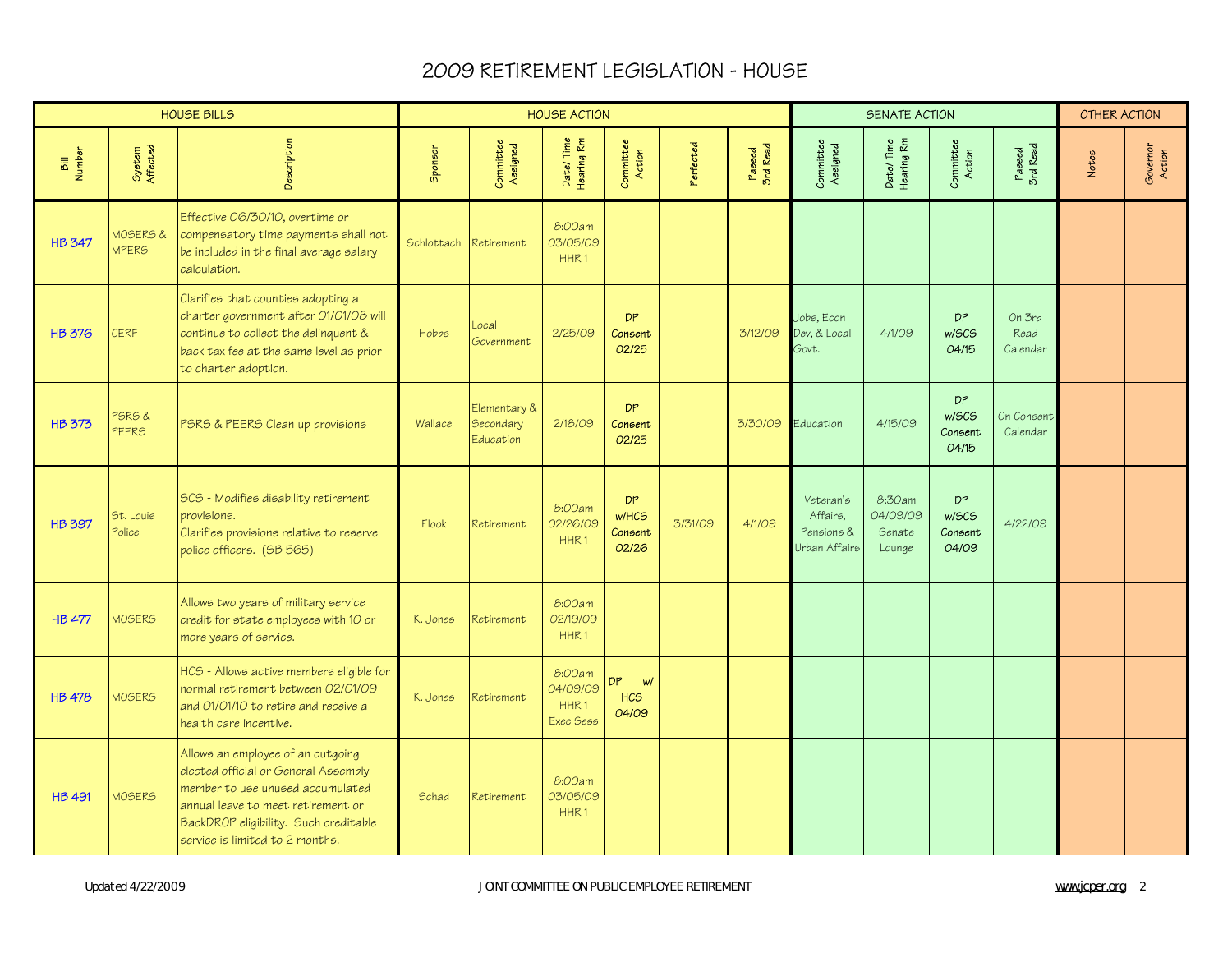|                           |                         | <b>HOUSE BILLS</b>                                                                                                                                                                          |                  |                                        | <b>HOUSE ACTION</b>                     |                               |                      |                    |                                                      | SENATE ACTION                          |                        |                        | <b>OTHER ACTION</b> |                    |
|---------------------------|-------------------------|---------------------------------------------------------------------------------------------------------------------------------------------------------------------------------------------|------------------|----------------------------------------|-----------------------------------------|-------------------------------|----------------------|--------------------|------------------------------------------------------|----------------------------------------|------------------------|------------------------|---------------------|--------------------|
| Bill<br>Number            | System<br>Affected      | Description                                                                                                                                                                                 | Sponsor          | Committee<br>Assigned                  | Date/Time<br>Hearing Rm                 | Committee<br>Action           | Perfected            | Passed<br>3rd Read | Committee<br>Assigned                                | Date/Time<br>Hearing Rm                | Committee<br>Action    | Passed<br>3rd Read     | Notes               | Governor<br>Action |
| <b>HB 552</b>             | St. Louis<br>Police     | Provides for local control of a St. Louis<br>City police force if passed through<br>ordinance. Requires the associated<br>retirement system to continue to be<br>governed under Chapter 86. | Jones (63)       |                                        |                                         |                               |                      |                    |                                                      |                                        |                        |                        |                     |                    |
| <b>HB564</b><br>(5B 447)  | City of<br>Peculiar     | Allows the City of Peculiar to submit to<br>voters a retail sales tax of up to .5% for<br>Public Safety Department use.                                                                     | Scavuzzo         | .ocal<br>Government                    | 2/18/09                                 |                               |                      |                    |                                                      |                                        |                        |                        |                     |                    |
| <b>HB 578</b>             | St. Louis<br>Police     | Allows members to be credited with sick<br>leave accruals upon retirement.                                                                                                                  | Colona           | <b>Withdrawn</b>                       |                                         |                               |                      |                    |                                                      |                                        |                        |                        |                     |                    |
| <b>HB 580</b><br>(5B 332) | Public<br>Safety        | Authorizes Line of Duty Compensation<br>Act for public safety workers killed in the<br>line of duty.                                                                                        | <b>Bruns</b>     | Public Safety                          | 12:00pm<br>02/10/09<br>HHR6             | <b>DP</b><br>w/HCS<br>02/17   | 03/02<br>w/ Ha 1 & 2 | 3/5/09             | Jobs, Econ<br>Dev, & Local<br>Govt.                  |                                        |                        |                        |                     |                    |
| <b>HB 593</b><br>(5B 161) | Police & Fire<br>Plans  | Removes certain insurance investment<br>restrictions relative to municipal police<br>& fire retirement plans.                                                                               | <b>Viebrock</b>  | Retirement                             | 08:00am<br>03/12/09<br>HHR1             | <b>DP</b><br>Consent<br>03/12 | 3/31/09              | 4/1/09             | Veteran's<br>Affairs,<br>Pensions &<br>Urban Affairs | 8:30am<br>04/09/09<br>Senate<br>Lounge | DP<br>Consent<br>04/09 | On Consent<br>Calendar |                     |                    |
| <b>HB 597</b><br>(5B 290) | <b>MOSERS</b>           | Provides for auto enrollment in the<br>state employee deferred compensation<br>program for eligible employees hired on<br>or after 09/01/09.                                                | Bruns,<br>Parson | Retirement                             | 8:00am<br>04/09/09<br>HHR1<br>Exec Sess | <b>DP</b><br>04/09            | Ref.to<br>Rules      |                    |                                                      |                                        |                        |                        |                     |                    |
| <b>HB 717</b>             | <b>PSRS</b>             | Educational compensation legislation                                                                                                                                                        | Tilley           | Elementary &<br>Secondary<br>Education | 8:00am<br>03/11/09<br>HHR <sub>6</sub>  |                               |                      |                    |                                                      |                                        |                        |                        |                     |                    |
| <b>HB 722</b>             | MOSERS.<br><b>MPERS</b> | Requires state employee salaries to be<br>adjusted annually equal to the increase<br>in the CPI.                                                                                            | LeVota,<br>Lampe |                                        |                                         |                               |                      |                    |                                                      |                                        |                        |                        |                     |                    |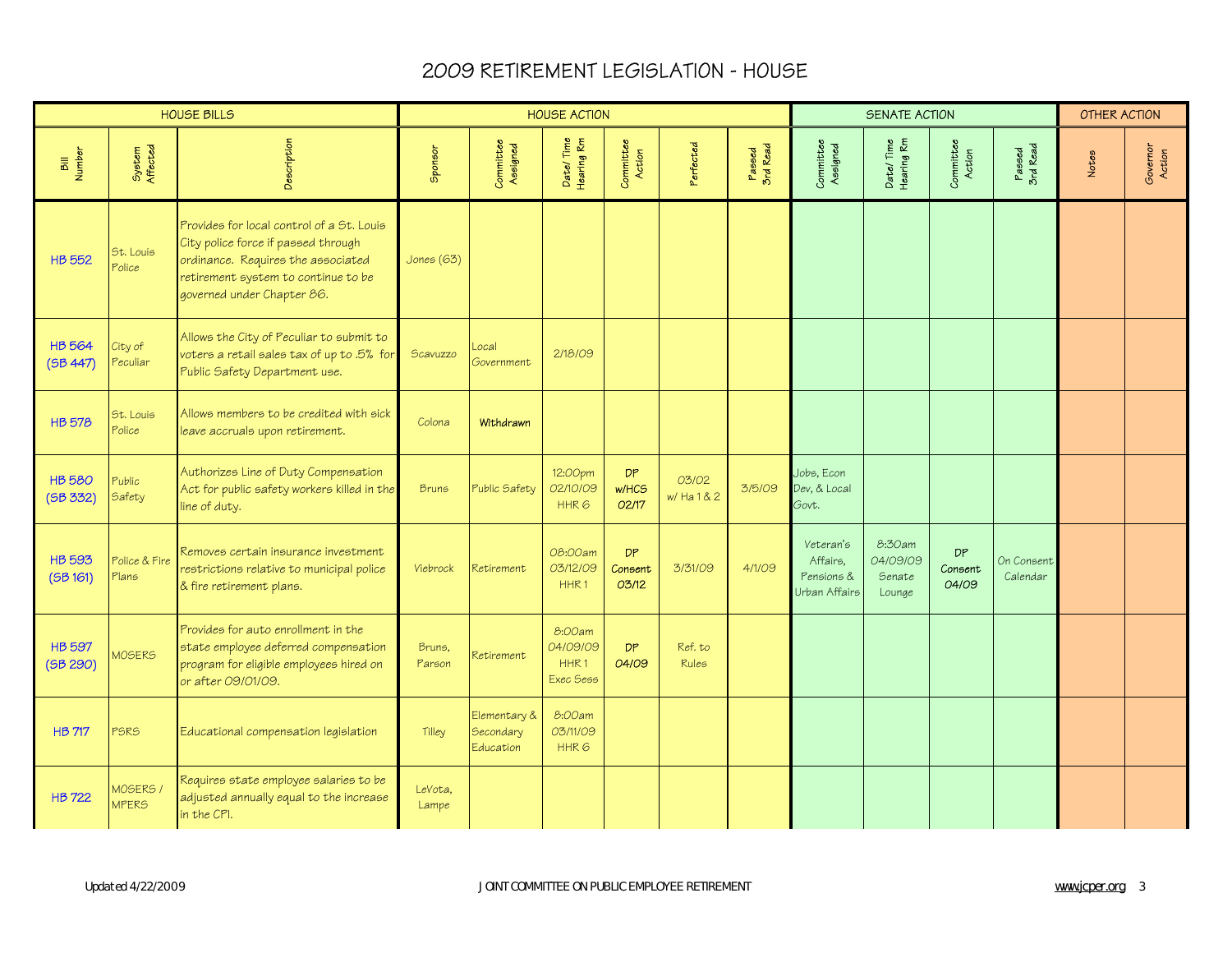|                           |                                                                     | <b>HOUSE BILLS</b>                                                                                                                                         |            |                                    | <b>HOUSE ACTION</b>                     |                                        |           |                    |                                                      | SENATE ACTION                          |                                                |                    | <b>OTHER ACTION</b> |                    |
|---------------------------|---------------------------------------------------------------------|------------------------------------------------------------------------------------------------------------------------------------------------------------|------------|------------------------------------|-----------------------------------------|----------------------------------------|-----------|--------------------|------------------------------------------------------|----------------------------------------|------------------------------------------------|--------------------|---------------------|--------------------|
| Bill<br>Number            | System<br>Affected                                                  | Description                                                                                                                                                | Sponsor    | Committee<br>Assigned              | Date/Time<br>Hearing Rm                 | Committee<br>Action                    | Perfected | Passed<br>3rd Read | Committee<br>Assigned                                | Date/Time<br>Hearing Rm                | Committee<br>Action                            | Passed<br>3rd Read | Notes               | Governor<br>Action |
| <b>HB 790</b>             | City of St.<br>Ann                                                  | Allows a public safety sales tax equal to<br>1% to be submitted to voters                                                                                  | Corcoran   | Local Govt                         |                                         |                                        |           |                    |                                                      |                                        |                                                |                    |                     |                    |
| <b>HB 820</b>             | Police Chiefs,<br>Police<br>Officers &<br>Deputy<br><b>Sheriffs</b> | Esablishes the Law Enforcement Safety<br>Fund                                                                                                              | L. Fischer |                                    |                                         |                                        |           |                    |                                                      |                                        |                                                |                    |                     |                    |
| <b>HB 835</b>             | MOSERS /<br><b>MPERS</b>                                            | Modifies COLA calculation from 80% to<br>100% of the CPI.                                                                                                  | K. Jones   |                                    |                                         |                                        |           |                    |                                                      |                                        |                                                |                    |                     |                    |
| <b>HB 860</b>             | <b>MCHCP</b>                                                        | Requires MCHCP Board of Trustees to<br>contract with an administrative services<br>organization (ASO) if more cost<br>effective than Board administration. | Silvey     | Spec Comm<br>on Health<br>nsurance |                                         |                                        |           |                    |                                                      |                                        |                                                |                    |                     |                    |
| <b>HB 908</b>             | Police Chiefs,<br>Police<br>Officers &<br>Deputy<br><b>Sheriffs</b> | Esablishes the Law Enforcement Safety<br>Fund                                                                                                              | K. Jones   |                                    |                                         |                                        |           |                    |                                                      |                                        |                                                |                    |                     |                    |
| <b>HB 927</b>             | St. Louis<br>Police                                                 | Allows members to be credited with sick<br>leave accruals upon retirement.                                                                                 | Colona     | Local Govt                         | Upon adj<br>03/09/09<br>HHR4            |                                        |           |                    |                                                      |                                        |                                                |                    |                     |                    |
| <b>HB 947</b><br>(5B 563) | St. Louis<br>Police                                                 | Modifies disability retirement provisions.<br>(St. Louis Police)                                                                                           | Leara      | Retirement                         | 08:00am<br>03/12/09<br>HHR <sub>1</sub> | <b>DP</b><br>w/HCS<br>consent<br>03/12 | 3/31/09   | 4/1/09             | Veteran's<br>Affairs,<br>Pensions &<br>Urban Affairs | 8:30am<br>04/09/09<br>Senate<br>Lounge | Combined<br>$W\left($<br>$H\mathcal{B}$<br>397 |                    |                     |                    |
| <b>HB 973</b><br>(5B 566) | St. Louis<br>Police                                                 | Requires reserve officers to be retired<br>officers of the city.                                                                                           | Storch     |                                    |                                         |                                        |           |                    |                                                      |                                        |                                                |                    |                     |                    |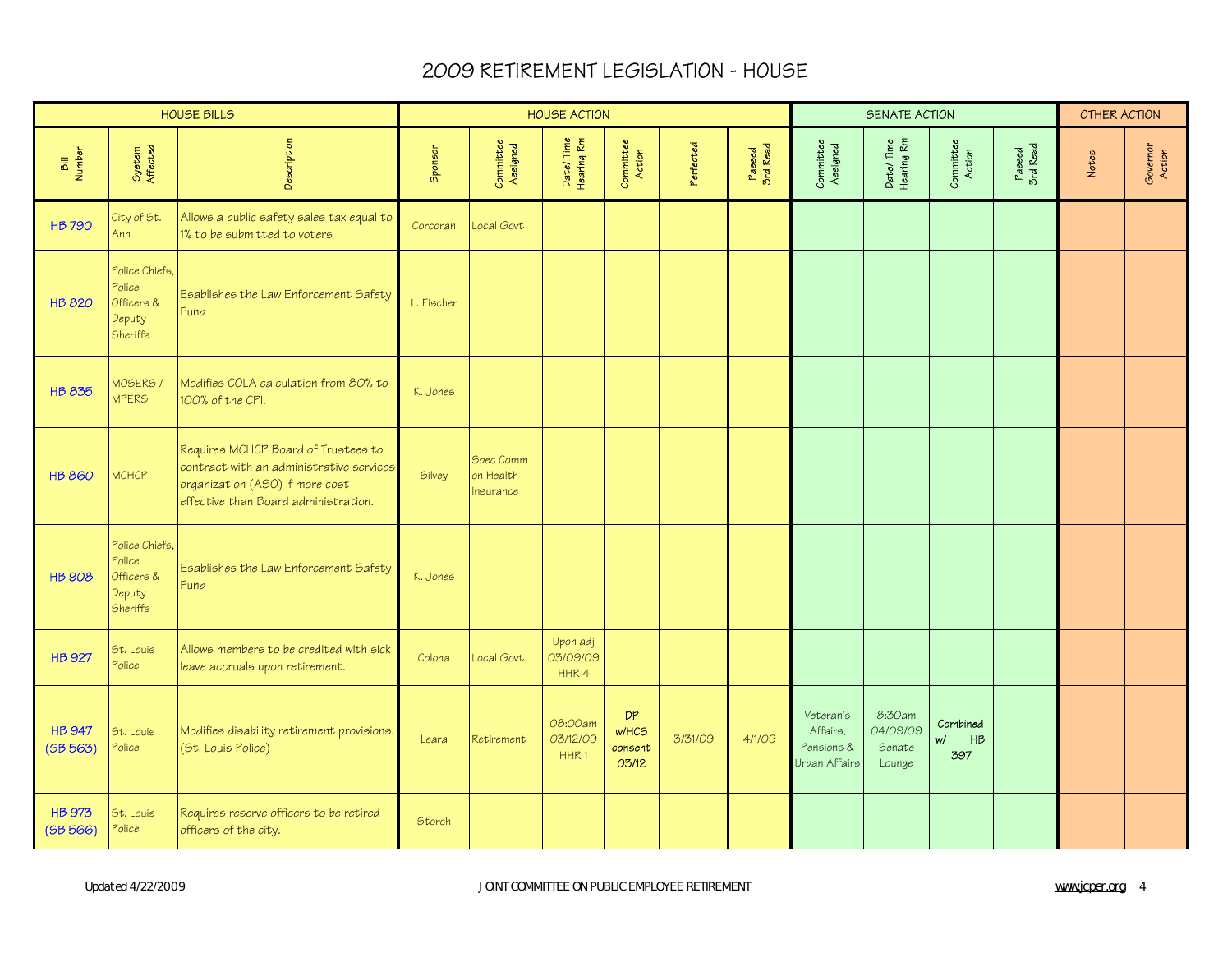|                           |                           | <b>HOUSE BILLS</b>                                                                                                                                           |                       |                       | <b>HOUSE ACTION</b>     |                     |           |                    |                       | SENATE ACTION           |                     |                    | <b>OTHER ACTION</b> |                    |
|---------------------------|---------------------------|--------------------------------------------------------------------------------------------------------------------------------------------------------------|-----------------------|-----------------------|-------------------------|---------------------|-----------|--------------------|-----------------------|-------------------------|---------------------|--------------------|---------------------|--------------------|
| Bill<br>Number            | System<br>Affected        | Description                                                                                                                                                  | Sponsor               | Committee<br>Assigned | Date/Time<br>Hearing Rm | Committee<br>Action | Perfected | Passed<br>3rd Read | Committee<br>Assigned | Date/Time<br>Hearing Rm | Committee<br>Action | Passed<br>3rd Read | Notes               | Governor<br>Action |
| <b>HB1059</b>             | <b>MOSERS</b>             | Prohibits the accrual of service for<br>General Assembly members beginning<br>January 1, 2011.                                                               | Smith, J.             |                       |                         |                     |           |                    |                       |                         |                     |                    |                     |                    |
| <b>HB1070</b><br>(5B 411) | <b>MOSERS</b>             | Allows employees of the Missouri<br>Development Finance Board to become<br>members of MOSERS on or after<br>August 28, 2009.                                 | <b>Bruns</b>          |                       |                         |                     |           |                    |                       |                         |                     |                    |                     |                    |
| <b>HB 1147</b>            | MOSERS &<br><b>MPERS</b>  | Requires a majority & minority member<br>of the House and the Senate to be<br>appointed to the MOSERS & MPERS<br>Board of Trustees.                          | Walsh                 |                       |                         |                     |           |                    |                       |                         |                     |                    |                     |                    |
| <b>HB 1191</b>            | PSRS&<br><b>PEERS</b>     | Requires members of the Board of<br>Trustees to file financial interest<br>statements.                                                                       | Pratt                 |                       |                         |                     |           |                    |                       |                         |                     |                    |                     |                    |
| HCR7                      | Social<br><b>Security</b> | Urges Congress to oppose the Social<br>Security Administration's decision<br>regarding the Social Security exemption<br>for certain public school employees. | Hodges &<br>Schieffer |                       |                         |                     |           |                    |                       |                         |                     |                    |                     |                    |
| <b>HCR 33</b>             | Social<br><b>Security</b> | Urges Congress to support the repeal of<br>the Government Pension Offset and the<br>Windfall Elimination Provision.                                          | Nolte                 |                       |                         |                     |           |                    |                       |                         |                     |                    |                     |                    |
|                           |                           |                                                                                                                                                              |                       |                       |                         |                     |           |                    |                       |                         |                     |                    |                     |                    |